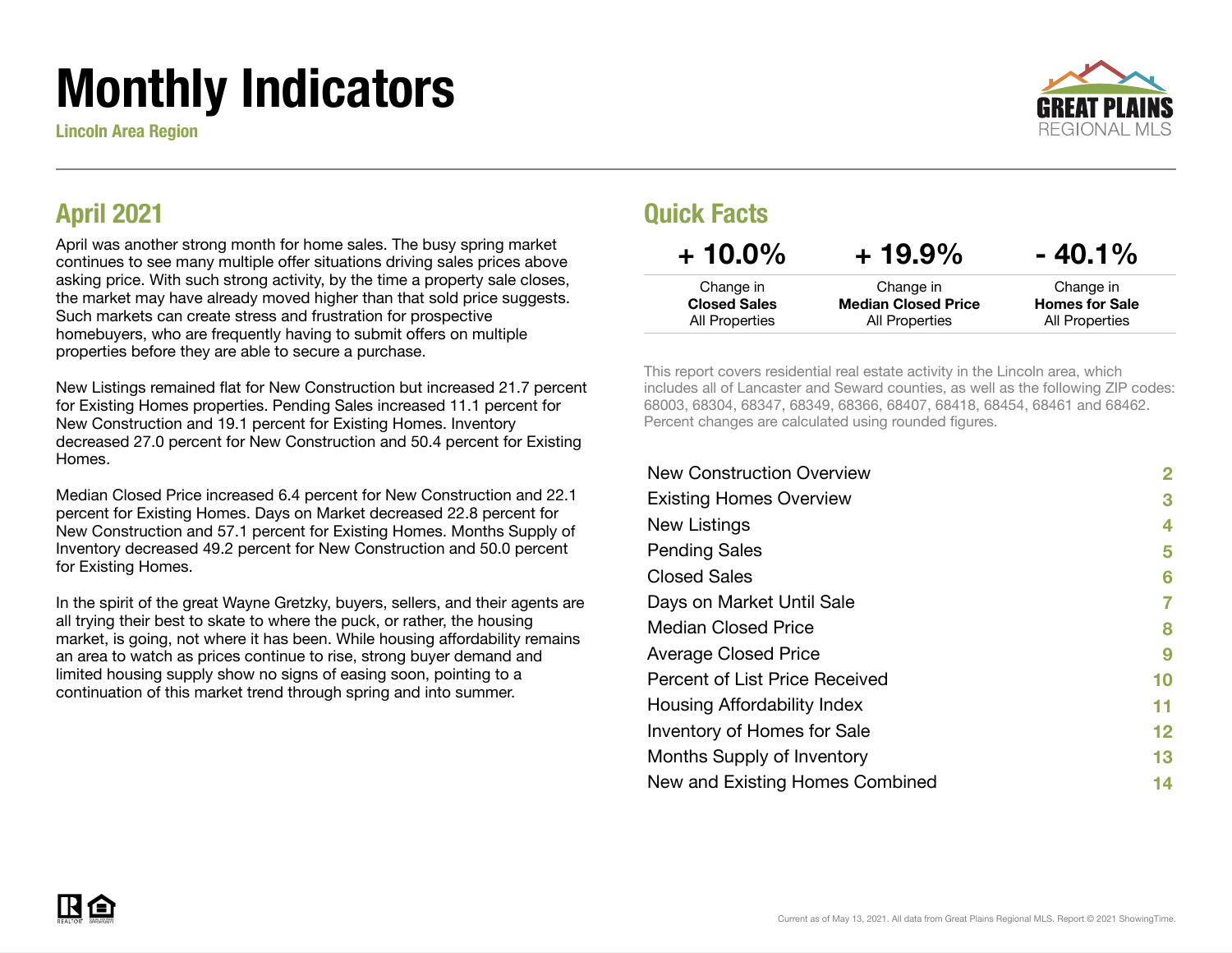### New Construction Overview

Key metrics by report month and for year-to-date (YTD) starting from the first of the year. New Construction properties only.



| <b>Key Metrics</b>                    | <b>Historical Sparkbars</b>                                          | 4-2020    | 4-2021    | % Change | <b>YTD 2020</b> | <b>YTD 2021</b> | % Change |
|---------------------------------------|----------------------------------------------------------------------|-----------|-----------|----------|-----------------|-----------------|----------|
| <b>New Listings</b>                   | $4 - 2019$<br>10-2019<br>$4 - 2020$<br>10-2020<br>$4 - 202$          | 118       | 118       | 0.0%     | 533             | 475             | $-10.9%$ |
| <b>Pending Sales</b>                  | $4 - 2019$<br>10-2019<br>$4 - 2020$<br>$10 - 2020$<br>$4 - 2021$     | 63        | 70        | $+11.1%$ | 275             | 344             | $+25.1%$ |
| <b>Closed Sales</b>                   | 10-2019<br>$4 - 2020$<br>10-2020<br>4-2021<br>4-2019                 | 61        | 64        | $+4.9%$  | 206             | 210             | $+1.9%$  |
| Days on Market Until Sale             | 4-2019<br>$4 - 2020$<br>10-2020<br>$4 - 2021$<br>10-2019             | 79        | 61        | $-22.8%$ | 66              | 47              | $-28.8%$ |
| <b>Median Closed Price</b>            | $4 - 2019$<br>$4 - 2020$<br>10-2020<br>$4 - 202$<br>10-2019          | \$321,800 | \$342,311 | $+6.4%$  | \$319,950       | \$338,118       | $+5.7%$  |
| <b>Average Closed Price</b>           | $4 - 2019$<br>$10 - 2019$<br>$4 - 2020$<br>$10 - 2020$<br>$4 - 2021$ | \$340,556 | \$373,767 | $+9.8%$  | \$336,159       | \$359,836       | $+7.0%$  |
| <b>Percent of List Price Received</b> | $4 - 2019$<br>$4 - 2020$<br>10-2019<br>10-2020<br>$4 - 2021$         | 100.8%    | 101.6%    | $+0.8%$  | 100.9%          | 101.1%          | $+0.2%$  |
| <b>Housing Affordability Index</b>    | $4 - 2019$<br>10-2019<br>$4 - 2020$<br>10-2020<br>$4 - 2021$         | 109       | 105       | $-3.7%$  | 110             | 106             | $-3.6%$  |
| <b>Inventory of Homes for Sale</b>    | $4 - 2019$<br>10-2019<br>$4 - 2020$<br>$10 - 2020$<br>$4 - 2021$     | 337       | 246       | $-27.0%$ |                 |                 |          |
| <b>Months Supply of Inventory</b>     | 10-2019<br>$4 - 2020$<br>10-2020<br>$4 - 2021$<br>$4 - 2019$         | 6.1       | 3.1       | $-49.2%$ |                 |                 |          |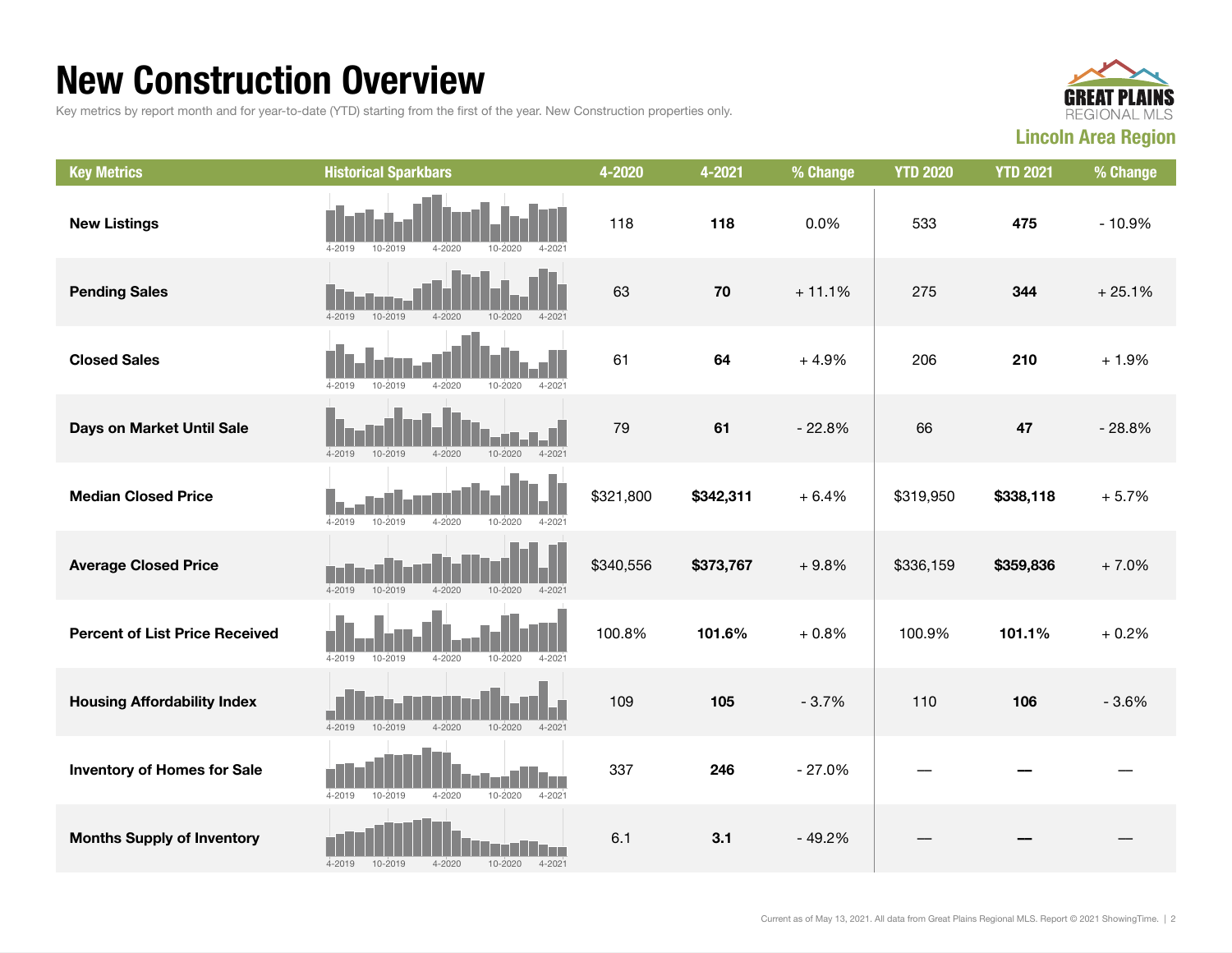## Existing Homes Overview

Key metrics by report month and for year-to-date (YTD) starting from the first of the year. Existing Homes properties only.



| <b>Key Metrics</b>                    | <b>Historical Sparkbars</b>                                          | 4-2020    | 4-2021           | % Change | <b>YTD 2020</b> | <b>YTD 2021</b> | % Change |
|---------------------------------------|----------------------------------------------------------------------|-----------|------------------|----------|-----------------|-----------------|----------|
| <b>New Listings</b>                   | $4 - 2020$<br>$4 - 2021$<br>4-2019<br>10-2019<br>10-2020             | 411       | 500              | $+21.7%$ | 1,654           | 1,470           | $-11.1%$ |
| <b>Pending Sales</b>                  | $4 - 2020$<br>$4 - 2019$<br>10-2019<br>$4 - 2021$<br>$10 - 2020$     | 362       | 431              | $+19.1%$ | 1,371           | 1,276           | $-6.9%$  |
| <b>Closed Sales</b>                   | $4 - 2019$<br>10-2019<br>$4 - 2020$<br>10-2020<br>$4 - 2021$         | 309       | 343              | $+11.0%$ | 1,088           | 1,055           | $-3.0%$  |
| Days on Market Until Sale             | $4 - 2021$<br>$4 - 2019$<br>$10 - 2019$<br>$4 - 2020$<br>$10 - 2020$ | 21        | $\boldsymbol{9}$ | $-57.1%$ | 27              | 11              | $-59.3%$ |
| <b>Median Closed Price</b>            | $4 - 2020$<br>$4 - 2019$<br>10-2019<br>$10 - 2020$<br>$4 - 2021$     | \$190,000 | \$232,000        | $+22.1%$ | \$185,000       | \$221,000       | $+19.5%$ |
| <b>Average Closed Price</b>           | $4 - 2019$<br>10-2019<br>$4 - 2020$<br>$10 - 2020$<br>$4 - 2021$     | \$222,193 | \$259,126        | $+16.6%$ | \$216,174       | \$248,799       | $+15.1%$ |
| <b>Percent of List Price Received</b> | $4 - 2020$<br>$4 - 2019$<br>10-2019<br>$10 - 2020$<br>$4 - 2021$     | 99.3%     | 102.9%           | $+3.6%$  | 98.4%           | 101.5%          | $+3.2%$  |
| <b>Housing Affordability Index</b>    | $4 - 2020$<br>$10 - 2020$<br>$4 - 2019$<br>10-2019<br>$4 - 2021$     | 185       | 155              | $-16.2%$ | 190             | 163             | $-14.2%$ |
| <b>Inventory of Homes for Sale</b>    | H<br>4-2019<br>10-2019<br>$4 - 2020$<br>$10 - 2020$<br>$4 - 2021$    | 427       | 212              | $-50.4%$ |                 |                 |          |
| <b>Months Supply of Inventory</b>     | $4 - 2020$<br>$4 - 2019$<br>10-2019<br>$10 - 2020$<br>$4 - 2021$     | 1.2       | 0.6              | $-50.0%$ |                 |                 |          |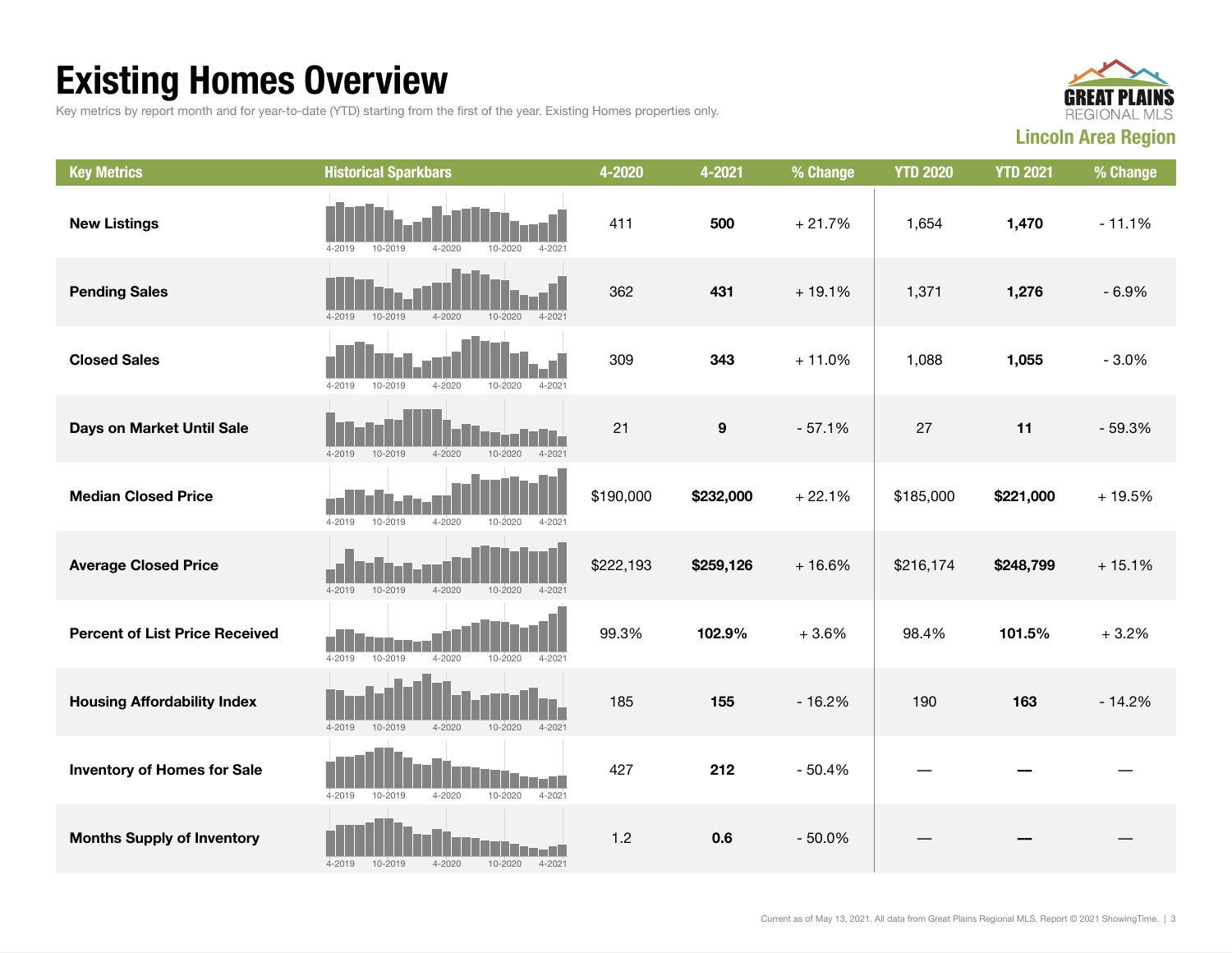## New Listings

A count of the properties that have been newly listed on the market in a given month.





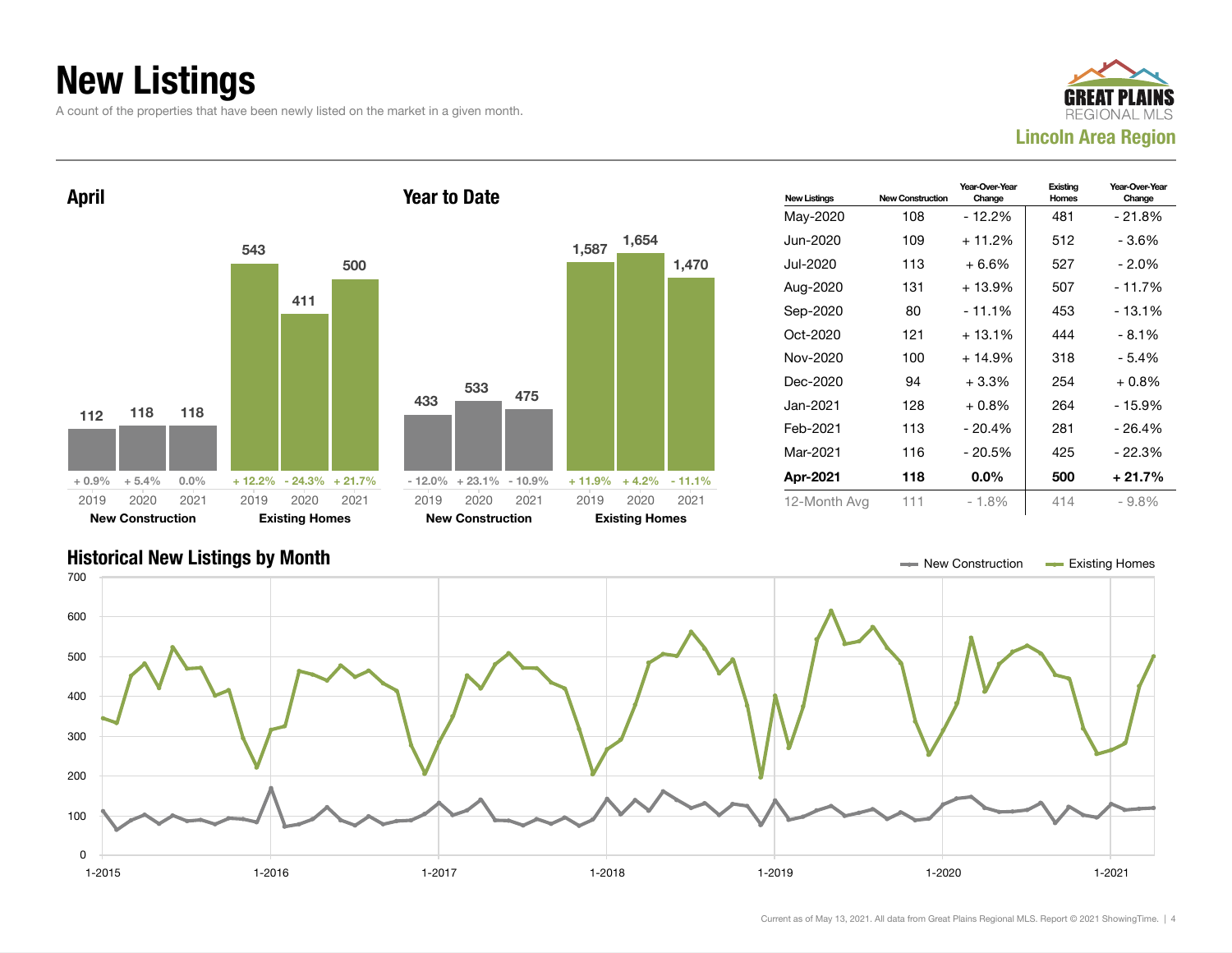### Pending Sales

A count of the properties on which offers have been accepted in a given month.





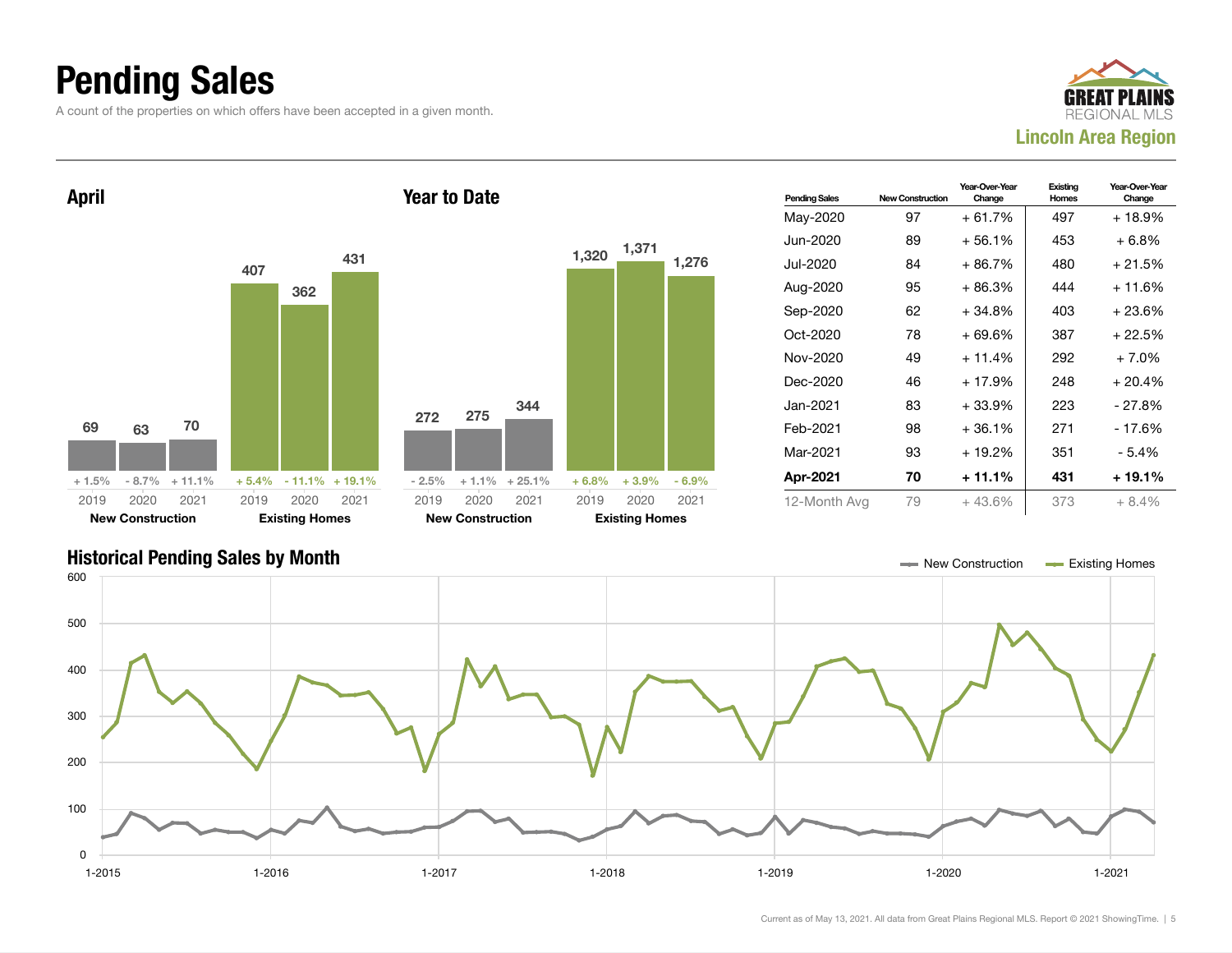### Closed Sales

A count of the actual sales that closed in a given month.





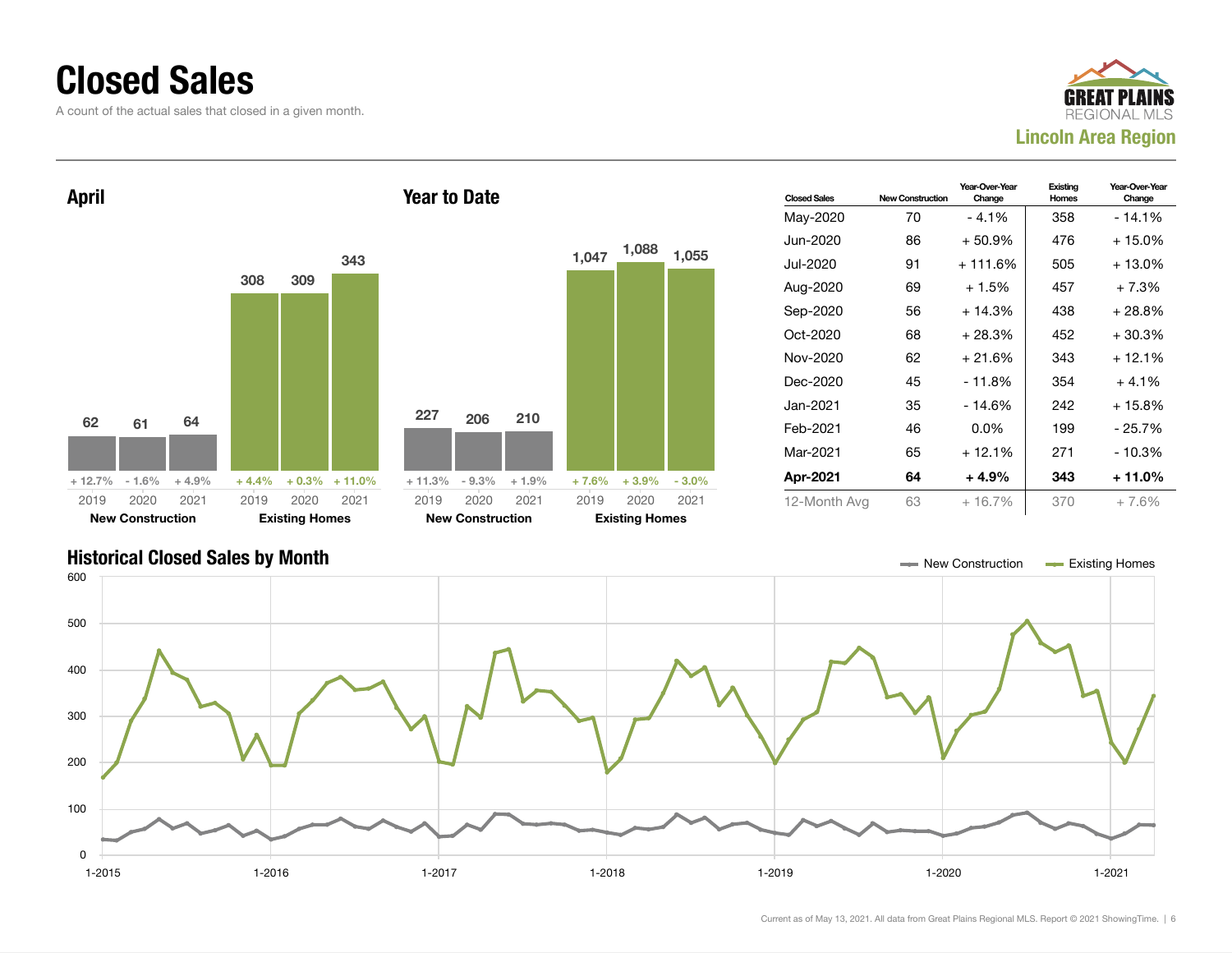### Days on Market Until Sale

Average number of days between when a property is listed and when an offer is accepted in a given month.





|                                               | TIOL LITO QVOIQQO OF LITO IHQIVIQQQI HQUIOJ QDOVO. |                       |
|-----------------------------------------------|----------------------------------------------------|-----------------------|
| Historical Days on Market Until Sale by Month | New Construction                                   | <b>Existing Homes</b> |

| Days on Market | <b>New Construction</b> | Year-Over-Year<br>Change | Existing<br><b>Homes</b> | Year-Over-Year<br>Change |
|----------------|-------------------------|--------------------------|--------------------------|--------------------------|
| May-2020       | 73                      | + 17.7%                  | 14                       | - 26.3%                  |
| Jun-2020       | 60                      | $+22.4%$                 | 18                       | $-10.0\%$                |
| Jul-2020       | 57                      | $+26.7%$                 | 16                       | $+6.7%$                  |
| Aug-2020       | 48                      | $-11.1%$                 | 12                       | - 36.8%                  |
| Sep-2020       | 35                      | $-34.0%$                 | 11                       | $-35.3%$                 |
| Oct-2020       | 41                      | $-34.9%$                 | 9                        | $-57.1%$                 |
| Nov-2020       | 43                      | - 45.6%                  | 10                       | - 52.4%                  |
| Dec-2020       | 32                      | $-48.4%$                 | 13                       | - 55.2%                  |
| Jan-2021       | 42                      | $-30.0\%$                | 12                       | $-58.6%$                 |
| Feb-2021       | 31                      | $-56.3%$                 | 14                       | $-51.7%$                 |
| Mar-2021       | 49                      | - 3.9%                   | 13                       | - 55.2%                  |
| Apr-2021       | 61                      | $-22.8%$                 | 9                        | - 57.1%                  |
| 12-Month Avg*  | 50                      | $-18.5%$                 | 13                       | $-41.8%$                 |

\* Days on Market for all properties from May 2020 through April 2021. This is not the average of the individual figures above.

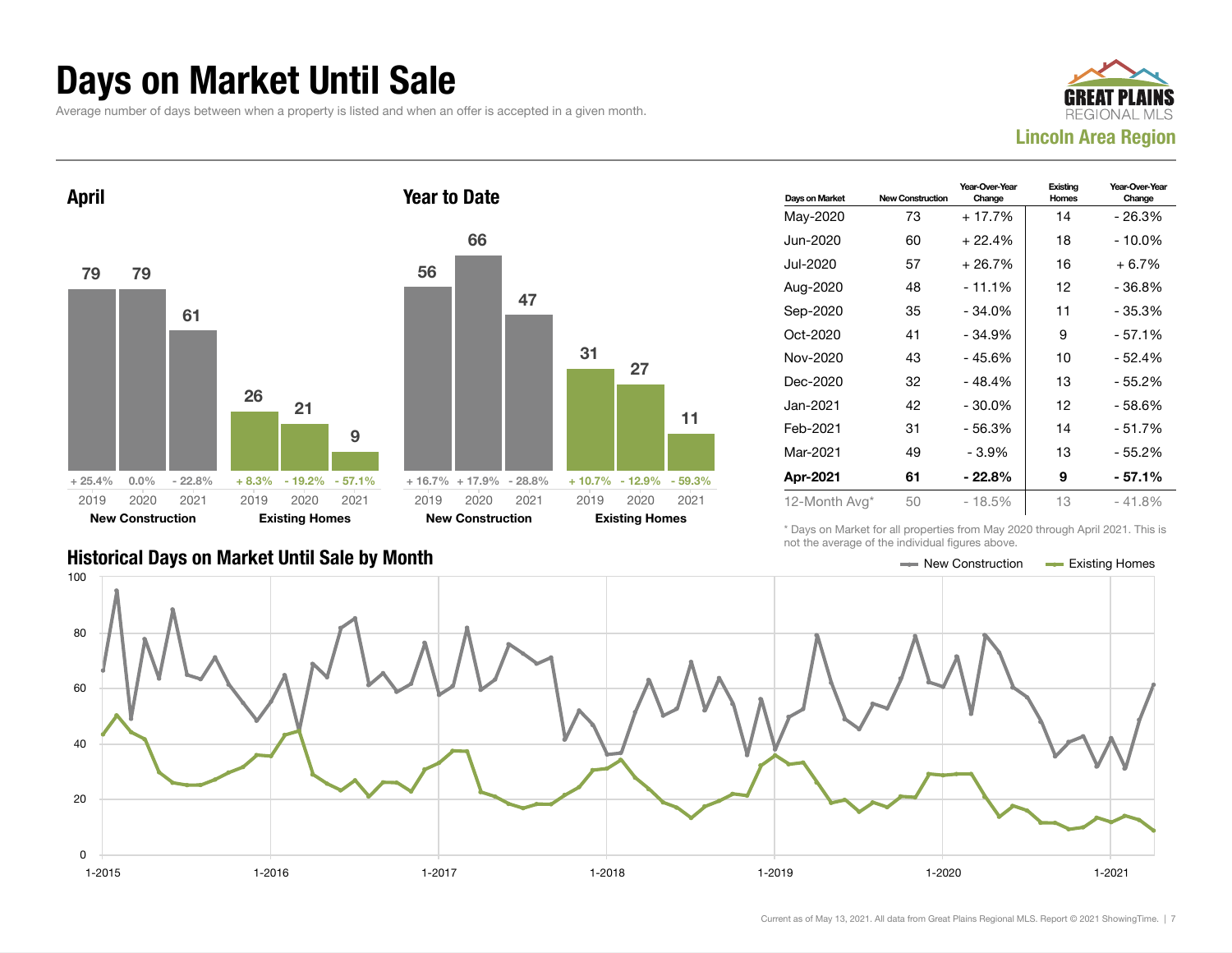### Median Closed Price

Point at which half of the sales sold for more and half sold for less, not accounting for seller concessions, in a given month.

Year to Date



April



| <b>Median Closed Price</b> | New Construction | Year-Over-Year<br>Change | Existing<br>Homes | Year-Over-Year<br>Change |
|----------------------------|------------------|--------------------------|-------------------|--------------------------|
| May-2020                   | \$326,195        | $+7.1%$                  | \$210,000         | + 12.0%                  |
| Jun-2020.                  | \$333,700        | + 12.8%                  | \$207,000         | $+3.5%$                  |
| Jul-2020.                  | \$341.950        | + 13.2%                  | \$222,500         | $+11.3%$                 |
| Aug-2020                   | \$326,700        | $+3.5%$                  | \$215,000         | + 13.2%                  |
| Sep-2020                   | \$318.415        | $+1.1\%$                 | \$215,000         | $+7.7%$                  |
| Oct-2020                   | \$337,245        | $+4.8%$                  | \$215,750         | $+12.4%$                 |
| Nov-2020                   | \$360.250        | $+9.5%$                  | \$219,000         | $+20.4%$                 |
| Dec-2020                   | \$345,000        | $+11.3%$                 | \$213,500         | $+12.4%$                 |
| Jan-2021.                  | \$340.382        | $+7.1%$                  | \$210,000         | $+13.5%$                 |
| Feb-2021                   | \$307.016        | - 3.5%                   | \$222,000         | $+23.4%$                 |
| Mar-2021                   | \$358,889        | $+11.3%$                 | \$219,000         | $+15.3%$                 |
| Apr-2021                   | \$342,311        | $+6.4%$                  | \$232,000         | $+22.1%$                 |
| 12-Month Avg*              | \$336,000        | $+6.7%$                  | \$215,975         | $+13.7%$                 |

\* Median Closed Price for all properties from May 2020 through April 2021. This is not the average of the individual figures above.



\$221,000

2020 2021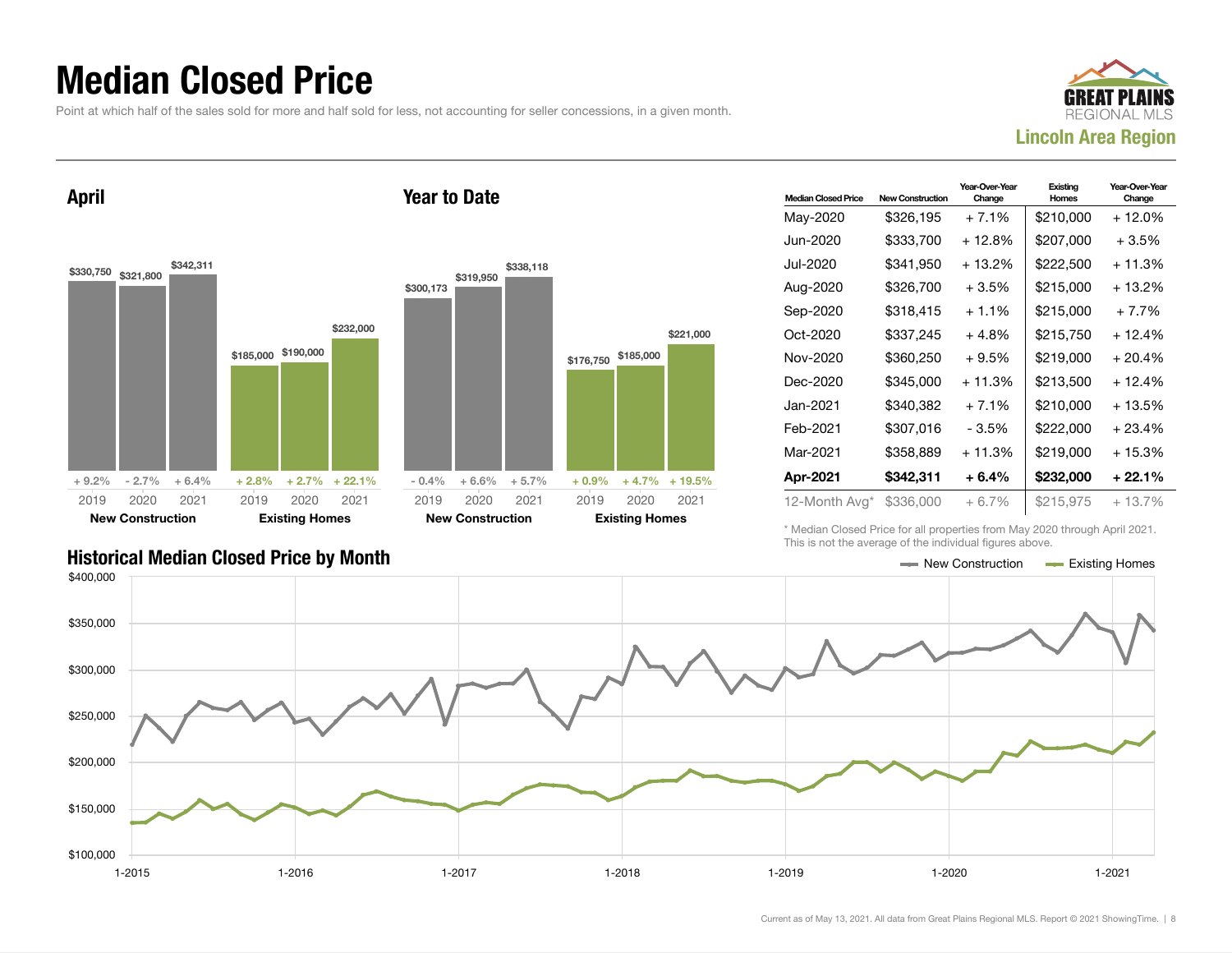### Average Closed Price

Average sales price for all closed sales, not accounting for seller concessions, in a given month.



April



Year to Date

| <b>Average Closed Price</b> | <b>New Construction</b> | Year-Over-Year<br>Change | Existing<br>Homes | Year-Over-Year<br>Change |
|-----------------------------|-------------------------|--------------------------|-------------------|--------------------------|
| May-2020                    | \$326,127               | $+3.3\%$                 | \$232,047         | + 6.0%                   |
| Jun-2020                    | \$345,264               | + 6.1%                   | \$229,118         | - 7.1%                   |
| Jul-2020                    | \$345,579               | + 9.6%                   | \$250,759         | $+12.4%$                 |
| Aug-2020                    | \$337,624               | + 8.1%                   | \$251,629         | $+14.1%$                 |
| Sep-2020                    | \$331,289               | + 2.3%                   | \$250,677         | $+8.4%$                  |
| $Oct-2020$                  | \$339,299               | $+0.5%$                  | \$247.860         | $+12.2%$                 |
| Nov-2020                    | \$375,409               | $+12.1%$                 | \$241,075         | $+12.9%$                 |
| Dec-2020                    | \$359,620               | + 12.6%                  | \$250,203         | $+13.1%$                 |
| Jan-2021                    | \$374.898               | $+16.2%$                 | \$241.558         | + 16.3%                  |
| Feb-2021                    | \$314,972               | - 3.3%                   | \$241,791         | $+11.7%$                 |
| Mar-2021                    | \$369,760               | + 5.9%                   | \$247,342         | $+14.7%$                 |
| Apr-2021                    | \$373,767               | + 9.8%                   | \$259,126         | + 16.6%                  |
| 12-Month Avg*               | \$348,631               | + 6.7%                   | \$245,455         | $+10.3%$                 |

\* Average Closed Price for all properties from May 2020 through April 2021. This is not the average of the individual figures above.

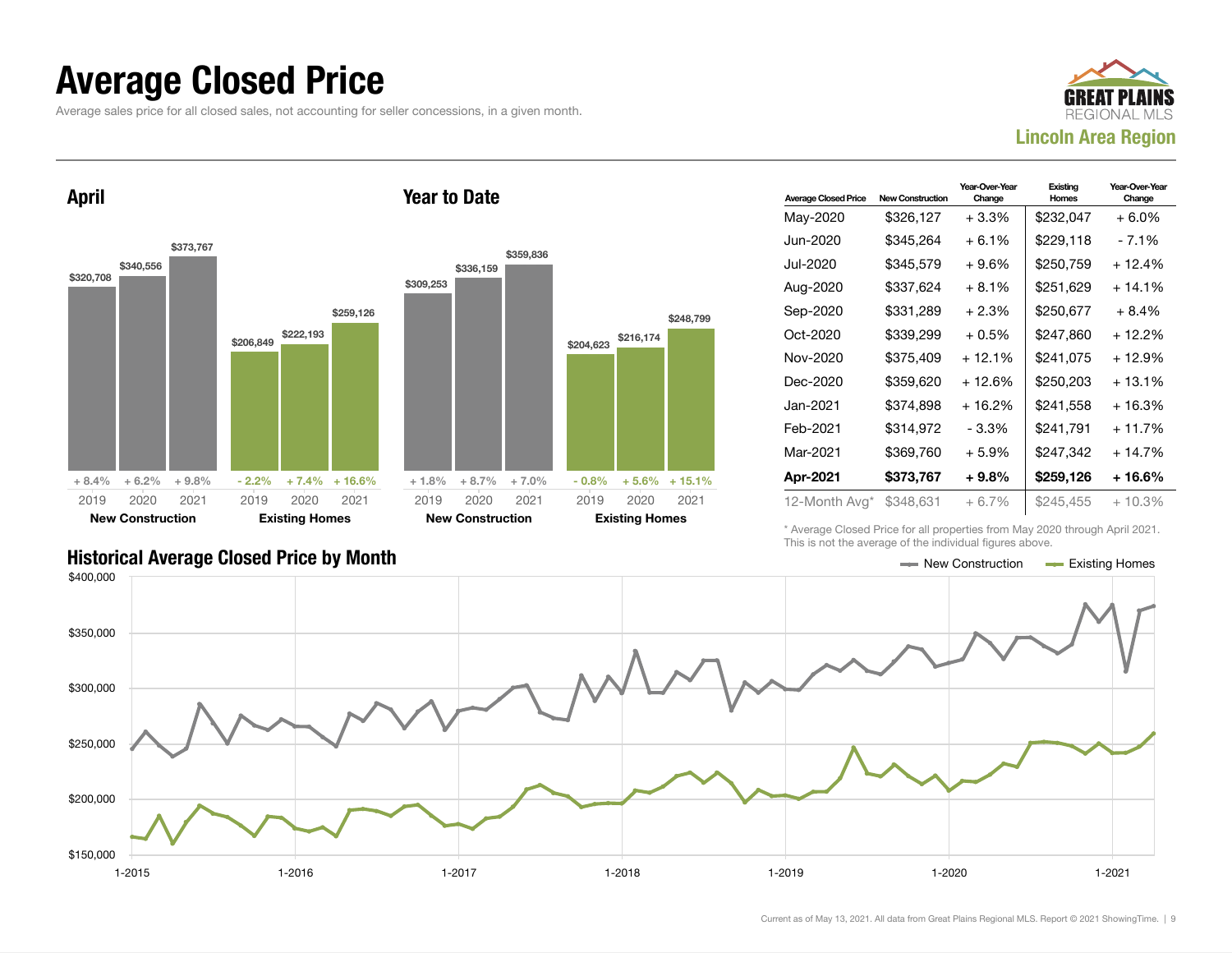### Percent of List Price Received

Percentage found when dividing a property's sales price by its most recent list price, then taking the average for all properties sold in a given month, not accounting for seller concessions.



April 100.5% 100.8% 101.6%  $+ 0.4\% + 0.3\% + 0.8\%$ 98.4% 99.3% 102.9%  $-0.7\%$   $+0.9\%$   $+3.6\%$ 2019 New Construction 2020 2021 2019 Existing Homes 2020 2021 Year to Date 100.4% 100.9% 101.1%  $-0.3\%$   $+0.5\%$   $+0.2\%$ 98.0% 98.4% 101.5%  $-0.7\%$   $+0.4\%$   $+3.2\%$ 2019 New Construction 2020 2021 2019 Existing Homes 2020 2021

| <b>Historical Percent of List Price Received by Month</b> |  | $\equiv$ New Construction $\equiv$ Existing Homes |  |
|-----------------------------------------------------------|--|---------------------------------------------------|--|

| Pct. of List Price<br>Received | <b>New Construction</b> | Year-Over-Year<br>Change | Existing<br><b>Homes</b> | Year-Over-Year<br>Change |
|--------------------------------|-------------------------|--------------------------|--------------------------|--------------------------|
| May-2020                       | 100.1%                  | $-1.2%$                  | 99.4%                    | $-0.1%$                  |
| Jun-2020                       | 100.2%                  | $-0.7\%$                 | 99.9%                    | $+0.5%$                  |
| Jul-2020                       | 100.2%                  | $0.0\%$                  | 100.5%                   | $+1.6%$                  |
| Aug-2020                       | 100.8%                  | $+0.7%$                  | 100.9%                   | $+2.5%$                  |
| Sep-2020                       | 100.5%                  | $-0.7\%$                 | 100.8%                   | $+2.5%$                  |
| $Oct-2020$                     | 101.3%                  | $+0.9%$                  | 100.5%                   | $+2.3%$                  |
| Nov-2020                       | 101.3%                  | $+0.7%$                  | 100.2%                   | $+2.3%$                  |
| Dec-2020                       | 100.6%                  | $0.0\%$                  | 99.8%                    | $+2.0%$                  |
| Jan-2021 <b>.</b>              | 100.8%                  | $+0.5%$                  | 100.0%                   | $+2.6%$                  |
| Feb-2021                       | 100.9%                  | $-0.1\%$                 | 100.7%                   | $+3.1%$                  |
| Mar-2021                       | 100.9%                  | - 0.6%                   | 101.8%                   | $+2.9%$                  |
| Apr-2021                       | 101.6%                  | $+0.8\%$                 | 102.9%                   | $+3.6%$                  |
| 12-Month Avg*                  | 100.7%                  | $-0.0\%$                 | 100.6%                   | $+2.1%$                  |

\* Pct. of List Price Received for all properties from May 2020 through April 2021. This is not the average of the individual figures above.

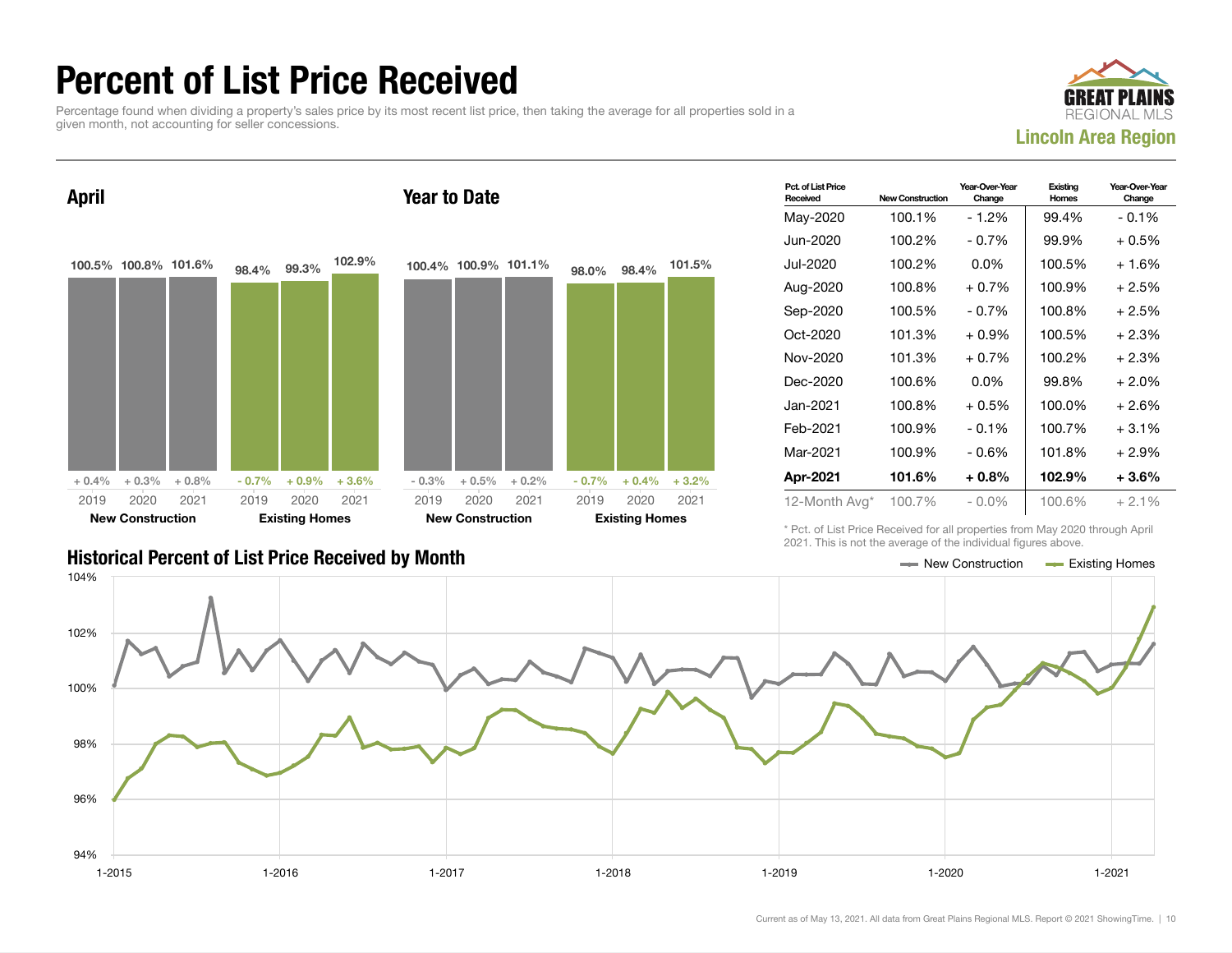## Housing Affordability Index

This index measures housing affordability for the region. For example, an index of 120 means the median household income is 120% of what is necessary to qualify for the median-priced home under prevailing interest rates. A higher number means greater affordability.





| <b>Affordability Index</b> | <b>New Construction</b> | Year-Over-Year<br>Change | Existing<br>Homes | Year-Over-Year<br>Change |
|----------------------------|-------------------------|--------------------------|-------------------|--------------------------|
| May-2020                   | 109                     | $+0.9\%$                 | 169               | $-3.4%$                  |
| Jun-2020                   | 107                     | $-6.1%$                  | 173               | $+3.0\%$                 |
| Jul-2020.                  | 106                     | - 5.4%                   | 163               | $-3.0\%$                 |
| Aug-2020                   | 112                     | $+3.7%$                  | 170               | - 5.6%                   |
| Sep-2020                   | 115                     | $+5.5%$                  | 171               | $0.0\%$                  |
| $Oct-2020$                 | 109                     | $+2.8\%$                 | 171               | $-3.4%$                  |
| Nov-2020                   | 103                     | $0.0\%$                  | 169               | - 9.6%                   |
| Dec-2020                   | 108                     | $-0.9%$                  | 175               | $-1.7%$                  |
| Jan-2021.                  | 109                     | $+0.9\%$                 | 177               | $-4.3%$                  |
| Feb-2021                   | 120                     | $+10.1%$                 | 166               | $-14.0%$                 |
| Mar-2021                   | 100                     | - 7.4%                   | 164               | $-10.4%$                 |
| Apr-2021                   | 105                     | $-3.7\%$                 | 155               | - 16.2%                  |
| 12-Month Avg               | 109                     | $0.0\%$                  | 169               | $-5.6%$                  |

### Historical Housing Affordability Index by Month New Construction Existing Homes

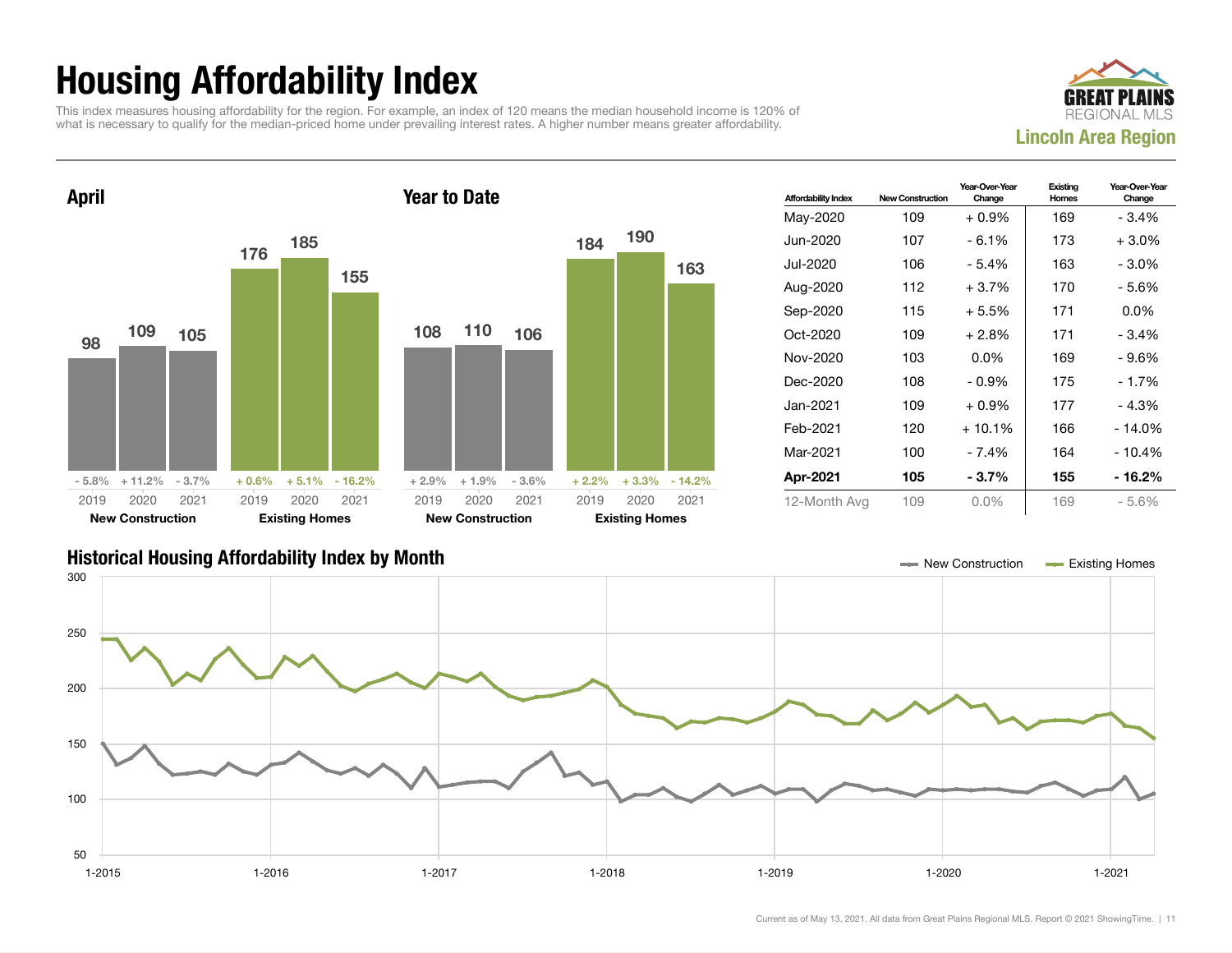### Inventory of Homes for Sale

The number of properties available for sale in active status at the end of a given month.





### Historical Inventory of Homes for Sale by Month New Construction Existing Homes

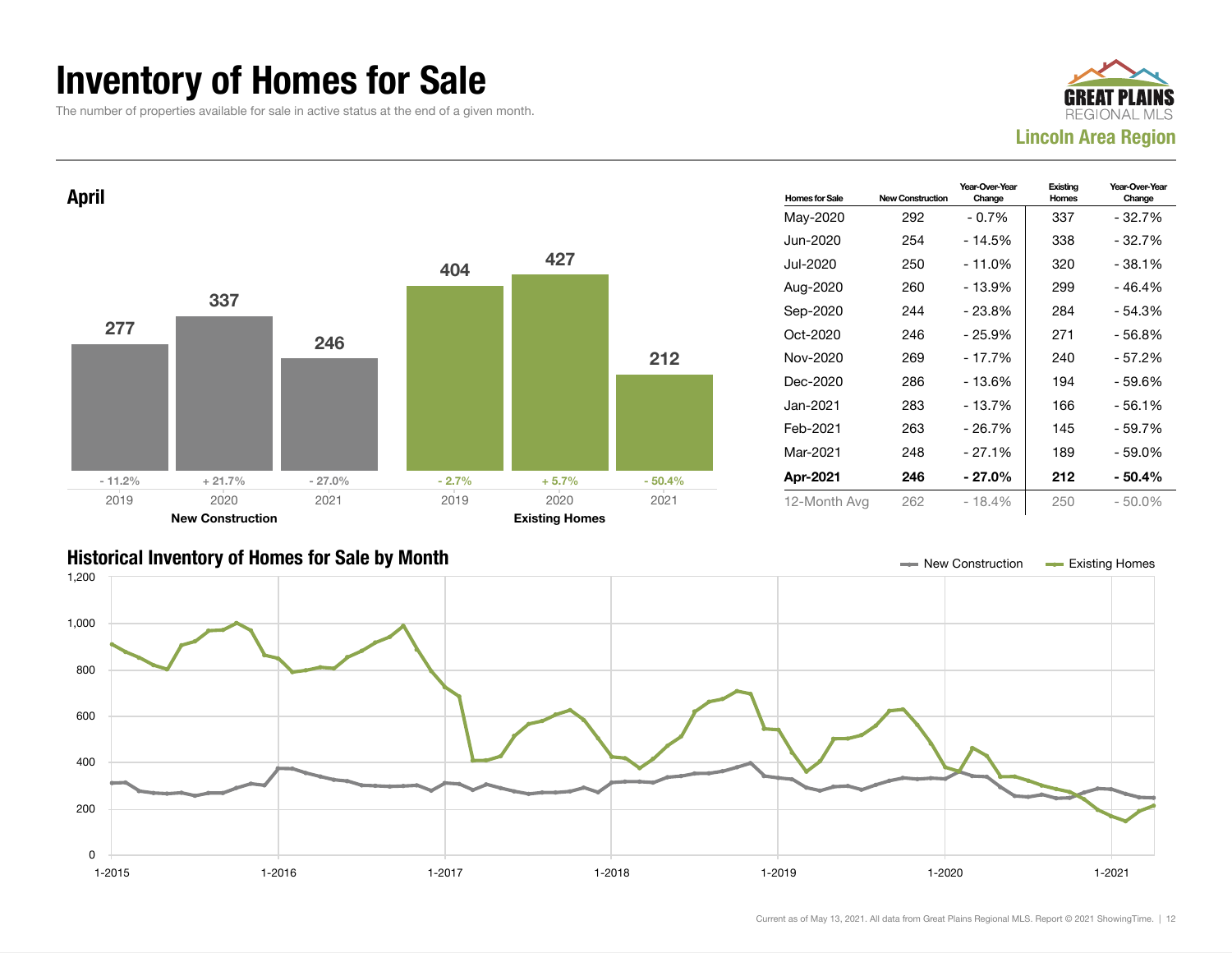## Months Supply of Inventory

The inventory of homes for sale at the end of a given month, divided by the average monthly pending sales from the last 12 months.





| <b>Historical Months Supply of Inventory by Month</b> | ← New Construction | <b>Existing Homes</b> |
|-------------------------------------------------------|--------------------|-----------------------|

| <b>Months Supply</b> | <b>New Construction</b> | Year-Over-Year<br>Change | Existing<br>Homes | Year-Over-Year<br>Change |  |
|----------------------|-------------------------|--------------------------|-------------------|--------------------------|--|
| May-2020             | 5.0                     | $+6.4%$                  | 1.0               | - 33.3%                  |  |
| Jun-2020             | 4.2                     | $-14.3%$                 | 1.0               | - 33.3%                  |  |
| Jul-2020             | 3.9                     | $-20.4%$                 | 0.9               | - 43.8%                  |  |
| Aug-2020             | 3.8                     | $-29.6%$                 | 0.8               | - 52.9%                  |  |
| Sep-2020             | 3.5                     | - 38.6%                  | 0.8               | - 55.6%                  |  |
| Oct-2020             | 3.4                     | $-43.3%$                 | 0.7               | - 63.2%                  |  |
| Nov-2020             | 3.7                     | $-37.3%$                 | 0.6               | - 64.7%                  |  |
| Dec-2020             | 3.9                     | $-35.0\%$                | 0.5               | - 64.3%                  |  |
| Jan-2021             | 3.8                     | $-38.7%$                 | 0.4               | - 63.6%                  |  |
| Feb-2021             | 3.4                     | $-47.7%$                 | 0.4               | - 60.0%                  |  |
| Mar-2021             | 3.2                     | - 47.5%                  | 0.5               | - 61.5%                  |  |
| Apr-2021             | 3.1                     | $-49.2\%$                | 0.6               | - 50.0%                  |  |
| 12-Month Avg*        | 3.7                     | $-34.1%$                 | 0.7               | - 53.9%                  |  |

\* Months Supply for all properties from May 2020 through April 2021. This is not the average of the individual figures above.